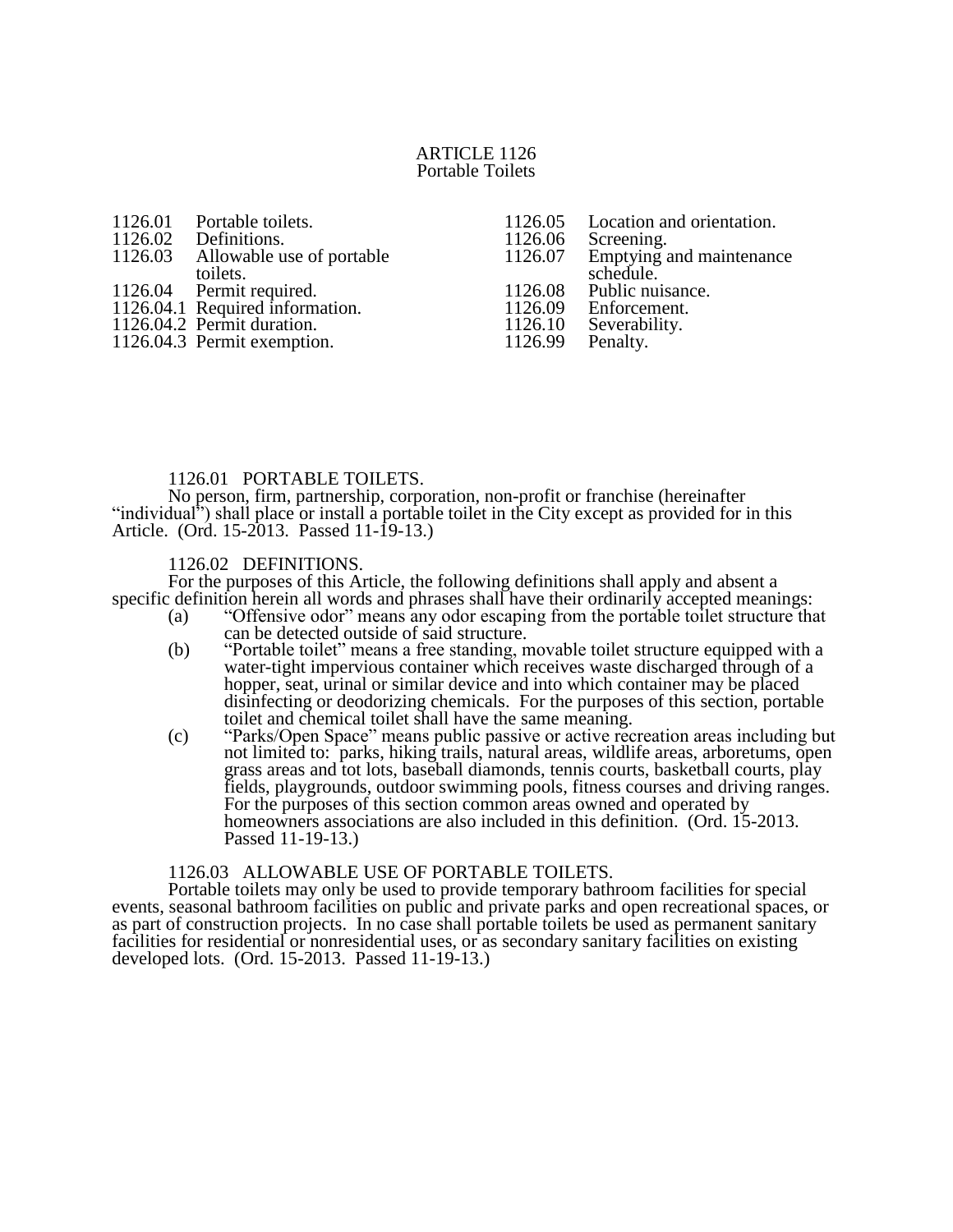# 1126.04 PERMIT REQUIRED.

Permit required. No individual shall place or install a portable toilet in the City without first obtaining a Portable Toilet Permit. Application for such permit shall be made to the Office of Permits, Planning and Zoning of the City of York. The application fee shall be established by resolution of Council.

(Ord. 15-2013. Passed 11-19-13.)

#### 1126.04.1 REQUIRED INFORMATION.

Permit applicants shall provide the following information when applying for a Portable Toilet placement permit, incomplete applications shall be rejected:

- (a) The owner of the property.<br>(b) The owner of the portable t
- $(b)$  The owner of the portable toilet(s).<br>  $(c)$  Dates during which the portable toi
- $\begin{array}{ll}\n\text{(c)} & \text{Dates during which the portable toilets are to be provided.} \\
\text{(d)} & \text{A site plan of sufficient detail identifying the proposed loc}\n\end{array}$
- A site plan of sufficient detail identifying the proposed location of portable toilet $(s)$ .
- (e) Emptying and maintenance schedule and procedures. (Ord. 15-2013. Passed 11-19-13.)

1126.04.2 PERMIT DURATION.

A permit shall be valid for not more than fifteen (15) days and may, upon written request and subject to approval of the Building Code Official, be extended for one (1) additional fifteen (15) day period. (Ord. 15-2013. Passed 11-19-13.)

#### 1126.04.3 PERMIT EXEMPTION.

Under the following specific instances a portable toilet placement permit shall not be required:

- (a) Community events. The placement of portable toilets by the City of York on public property for community events lasting up to seven (7) calendar days and
- (b) The seasonal placement of portable toilets by the City of York at public recreational facilities.
- (c) Private Events: The placement of portable toilets on private property for private outdoor events lasting up to four  $(4)$  days, as long as an outdoor event permit has been approved by the City.
- (d) Public Road and Utility Projects: Portable toilets placed on public or private property in conjunction with public road and utility construction projects, as long as the location is approved by the City.
- (e) Private Development Construction Projects: Portable toilets placed on private property in conjunction with private development road and utility projects, or individual building projects, as long as the location is approved as a part of the permit for the project.
- (f) Emergencies and Natural Disasters: Any portable toilet placed to support emergency services operations during emergencies and natural disasters. (Ord. 15-2013. Passed 11-19-13.)

#### 1126.05 LOCATION AND ORIENTATION.

Any individual that places or causes to be placed a portable toilet shall comply with the requirements of this section irrespective of a requirement for permitting.

(a) Setback from Residential Property. Portable toilets shall be located at least ten  $(10)$  feet from any residential property line.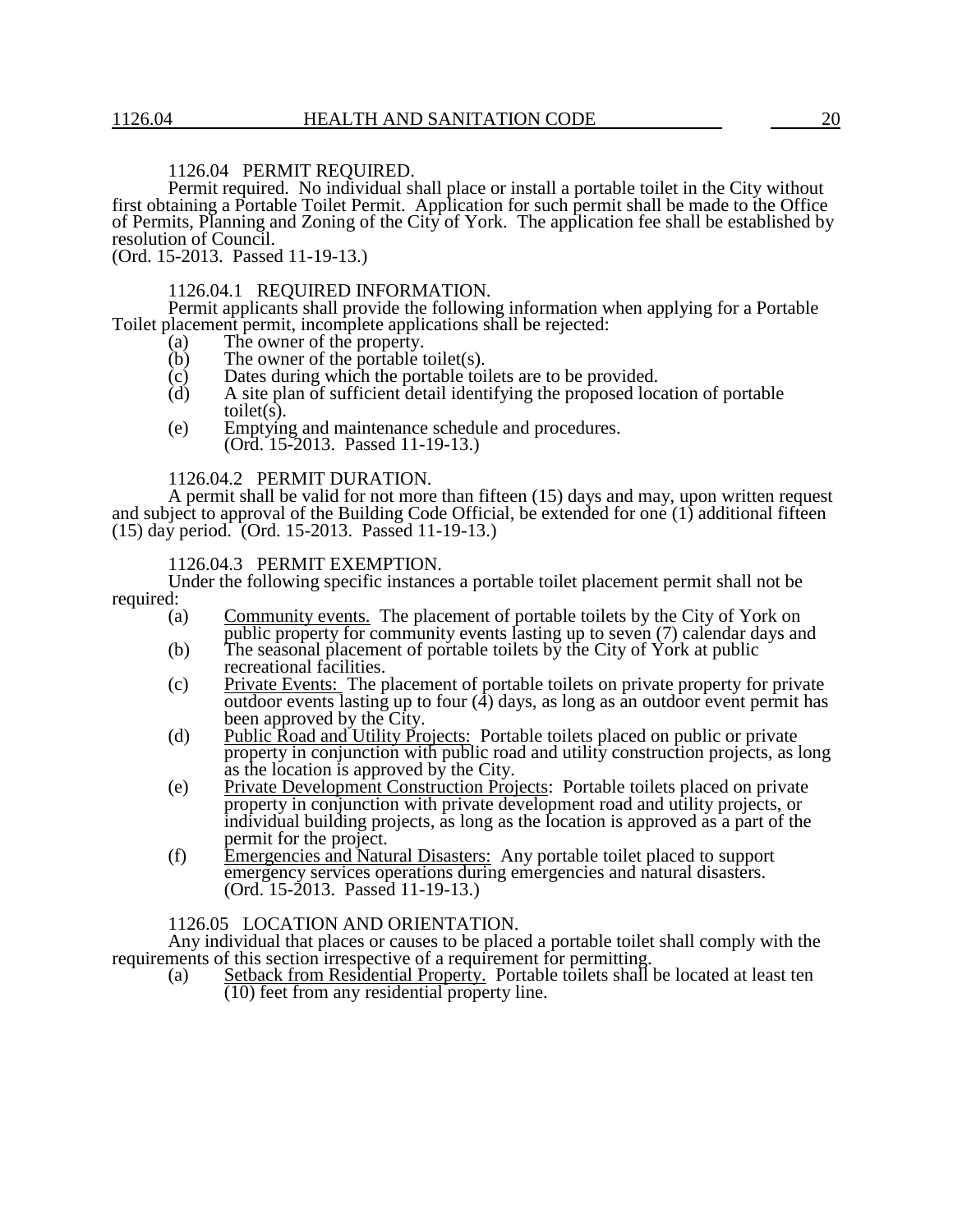| Setback from Non-Residential Property. Portable toilets shall be located at least<br>(b)                                                                        |  |
|-----------------------------------------------------------------------------------------------------------------------------------------------------------------|--|
| ten (10) feet from any non-residential property line.                                                                                                           |  |
| Setback from Lake or Stream. Portable toilets shall be set back at least fifty (50)<br>(c)<br>feet from the ordinary high water elevation of eny lake or stroom |  |

- feet from the ordinary high water elevation of any lake or stream. (d) Setback from Wetlands. Portable toilets shall be located at least thirty (30) feet from the edge of any wetland or pond, and shall not be located within any required wetland buffer.
- (e) Orientation. Portable toilets shall be oriented in such a way that the opening or door face away from any residential dwelling unit unless screened by a solid fence of at least six (6) feet in height equipped with a door or screen wall which completely blocks the view of the portable toilet.
- (f) In addition to the above requirements, all portable toilets shall be located in such a manner as to allow for the appropriate servicing of said portable toilet and to ensure that any vehicle required for said servicing shall not cause damage to adjoining properties.

(Ord. 15-2013. Passed 11-19-13.)

#### 1126.06 SCREENING.

Any portable toilet located within parks and open space as defined herein and located less than fifty  $(50)$  feet from a dwelling unit must be screened by a solid fence at least six  $(6)$  feet in height. (Ord. 15-2013. Passed 11-19-13.)

### 1126.07 EMPTYING AND MAINTENANCE SCHEDULE.

All portable toilets shall be emptied by a person, firm or corporation engaged in the business of cleaning or emptying portable toilets and recharged at a sufficient frequency to prevent the escape of offensive odors or spillage. Every individual engaged in the business of cleaning or emptying portable toilets shall use a suitable vehicle properly provided in water-tight, completely closed tanks or boxes designed to prevent leakage onto the streets or highways and further designed to prevent the escape of offensive odors in the atmosphere. (Ord. 15-2013. Passed 11-19-13.)

#### 1126.08 PUBLIC NUISANCE.

Any portable toilet that is placed without the required permit, emits an offensive odor, is leaking, is located in contradiction to the requirements of this article, is located in such a manner as to block any public or private right of way, or that in any way causes a hazard to the public health, safety and welfare shall be declared a public nuisance. The Building Code Official and/or his designee shall immediately cause to be removed any portable toilet that is deemed a public nuisance, and the owner of said portable toilet shall be responsible for such removal and any cost thereof. The declaration of public nuisance and removal of the portable toilets may be in addition to the penalty section of this article. (Ord. 15-2013. Passed 11-19-13.)

# 1126.09 ENFORCEMENT.

The Building Code Official and/or his designee(s) shall have the authority to enforce this article and shall have the authority to institute summary criminal proceedings as a means of enforcement and shall, when acting within the scope of their employment hereunder, have the powers of a police officer of the City; provided, however, that under no circumstances shall they have the power to arrest.

(Ord. 15-2013. Passed 11-19-13.)